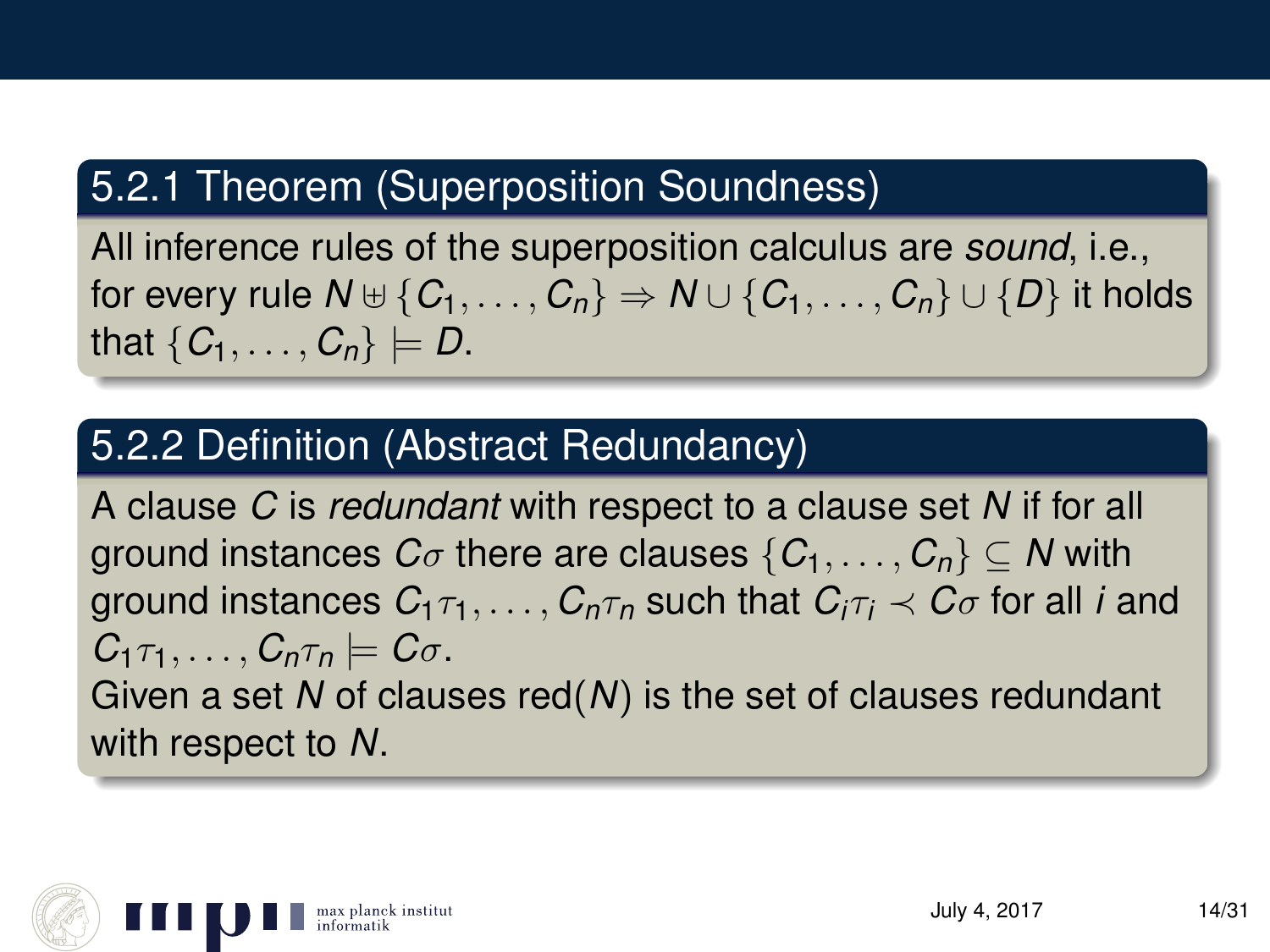# 5.2.3 Definition (Saturation)

A clause set *N* is *saturated up to redundancy* if for every derivation  $N \setminus \text{red}(N) \Rightarrow_{\text{SUPF}} N \cup \{C\}$  it holds  $C \in (N \cup \text{red}(N)).$ 

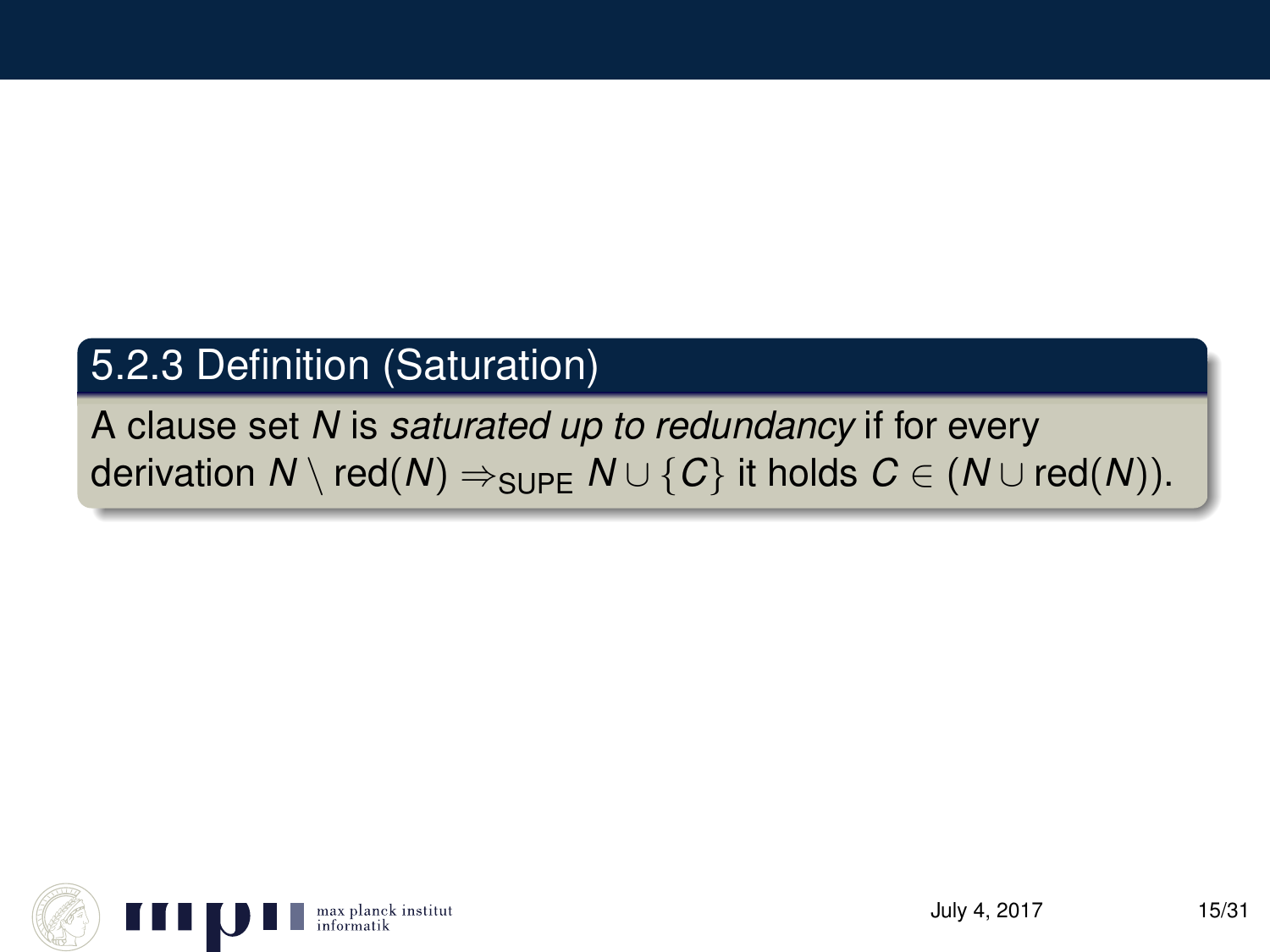#### 5.2.4 Definition (Partial Model Construction)

Given a clause set N and an ordering  $\succ$  a (partial) model  $N_{\mathcal{I}}$  can be constructed inductively over all ground clause instances of *N* as follows:

$$
N_C := \bigcup_{D \prec C}^{D \in \text{grd}(\Sigma, N)} E_D
$$

$$
N_{\mathcal{I}} \;\; := \;\; \bigcup_{C \in \text{grd}(\Sigma, N)} N_C
$$

where  $N_D$ ,  $N_T$ ,  $E_D$  are also considered as rewrite systems with respect to  $\succ$ . If  $E_D \neq \emptyset$  then *D* is called *productive*.

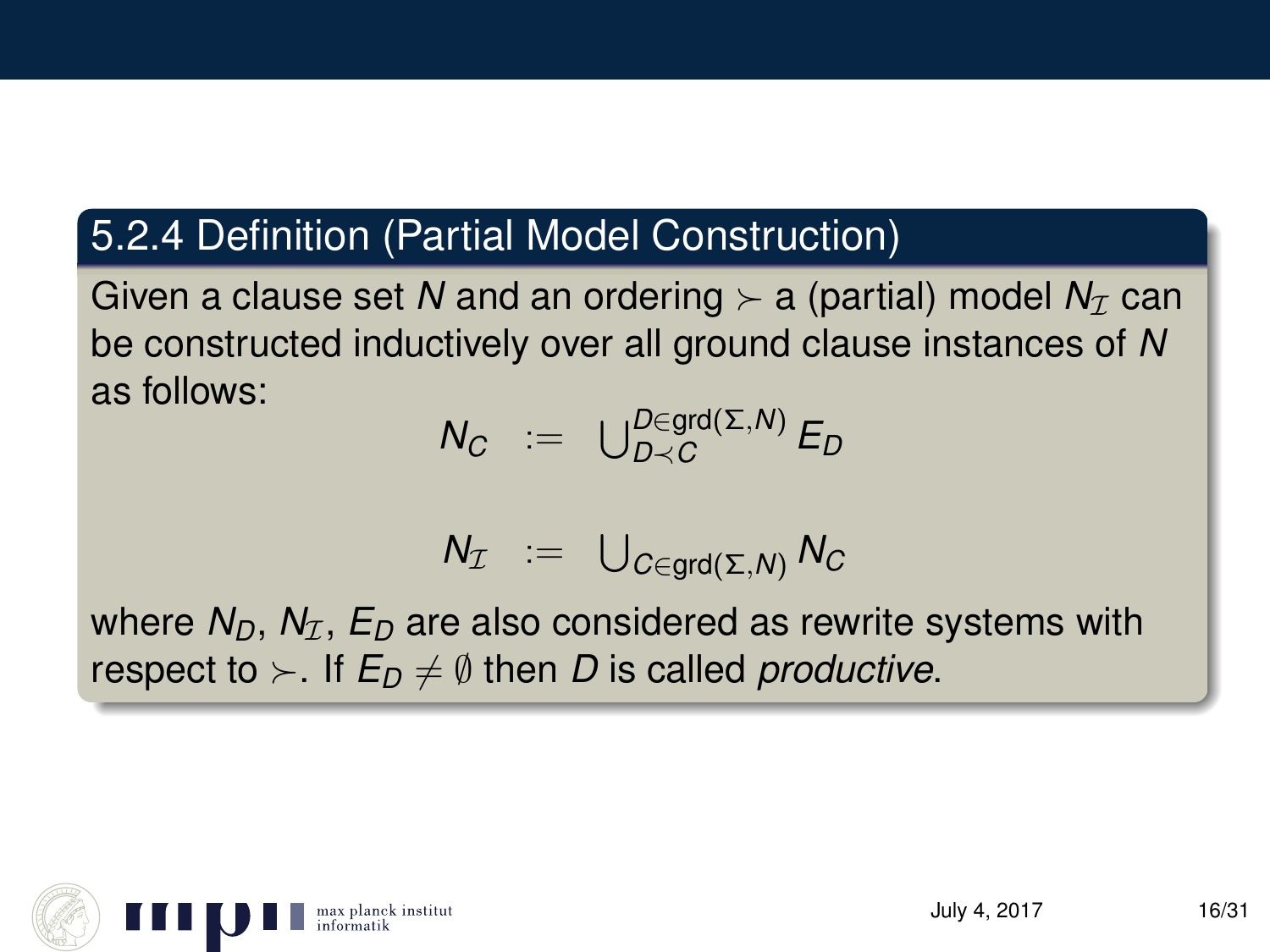$$
E_D := \begin{cases} \{s \approx t\} & \text{if } D = D' \vee s \approx t, \\ & (i) \ s \approx t \text{ is strictly maximal in } D \\ & (ii) \ s \succ t \\ & (iii) \ D \text{ is false in } N_D \\ & (iv) \ D' \text{ is false in } N_D \cup \{s \rightarrow t\} \\ & (v) \ s \text{ is irreducible by } N_D \\ & (vi) \ no \ negative \text{ literal is selected in } D' \\ & \text{otherwise} \end{cases}
$$

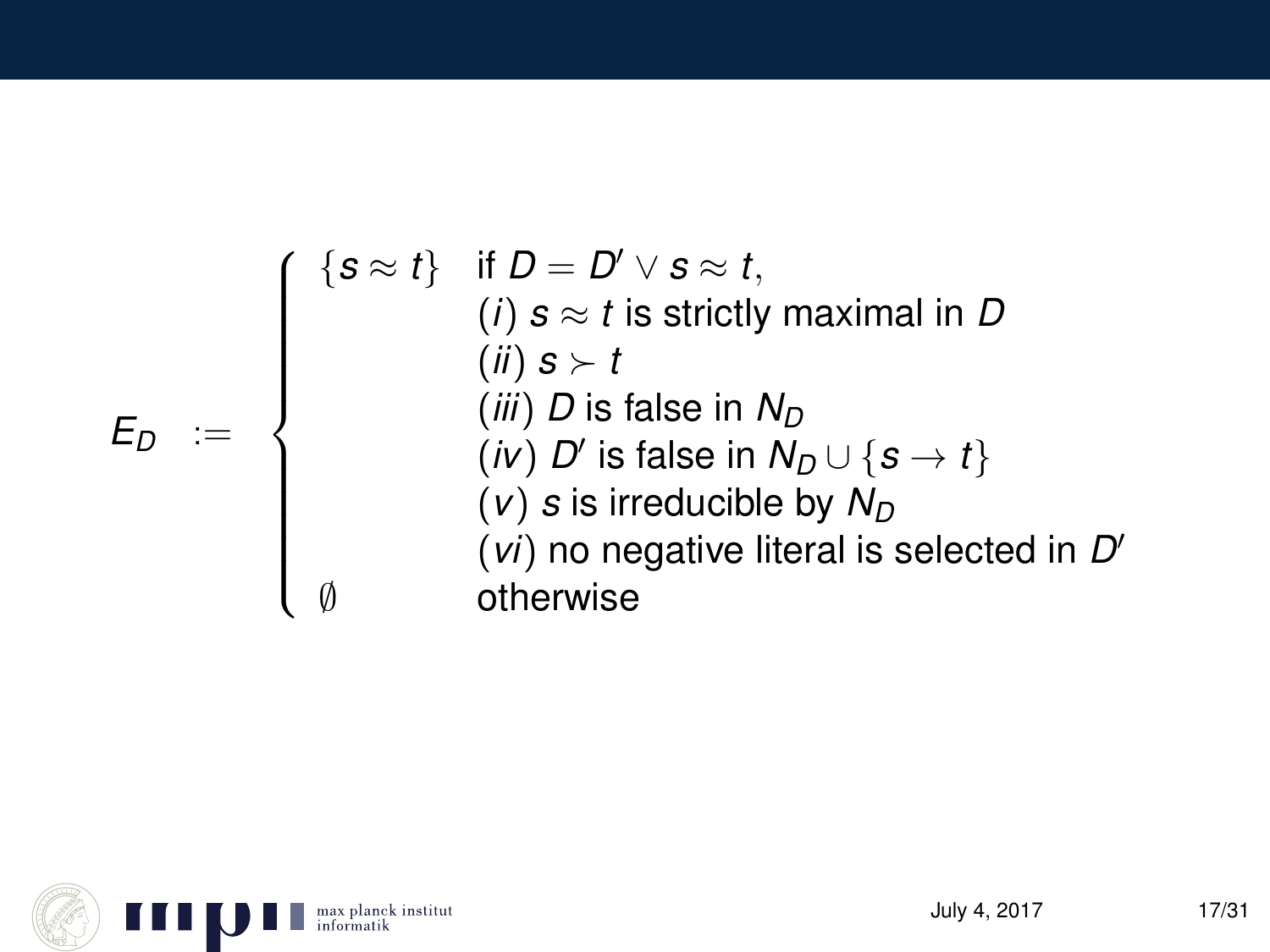# 5.2.5 Lemma (Maximal Terms in Productive Clauses)

If  $E_C = \{s \to t\}$  and  $E_D = \{l \to r\}$ , then  $s \succ l$  if and only if  $C \succ D$ .

# 5.2.6 Corollary (Partial Models are Convergent Rewrite Systems)

The rewrite systems  $N_C$  and  $N_T$  are convergent.

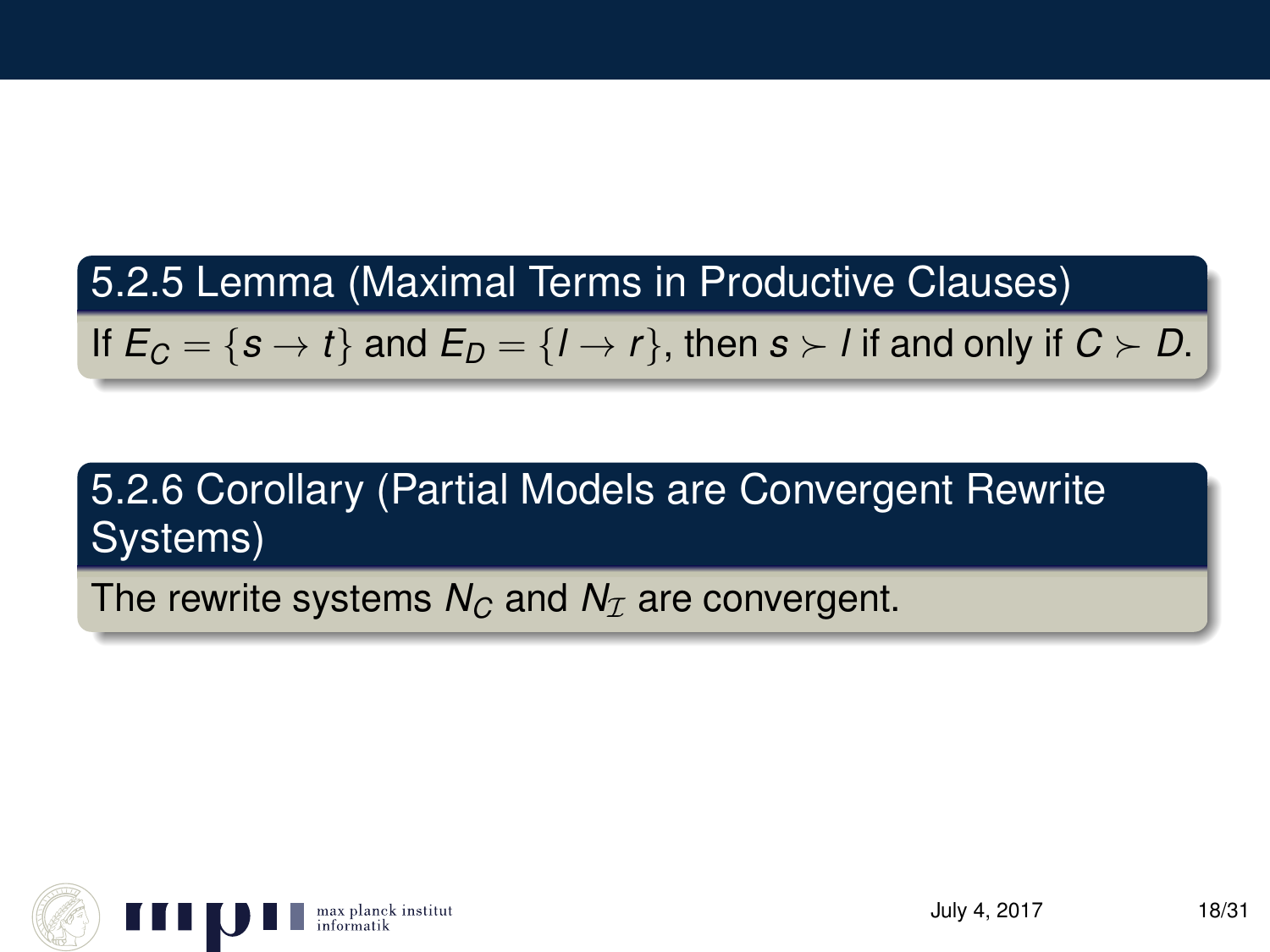## 5.2.7 Lemma (Ordering Consequences in Productive Clauses)

If  $D \le C$  and  $E_C = \{s \to t\}$ , then  $s \succ r$  for every term *r* occurring in a negative literal in *D* and  $s \ge l$  for every term *l* occurring in a positive literal in *D*.

#### 5.2.8 Corollary (Model Monotonicity True Clauses)

If *D* is true in  $N_D$ , then *D* is true in  $N_T$  and  $N_C$  for all  $C \succ D$ .

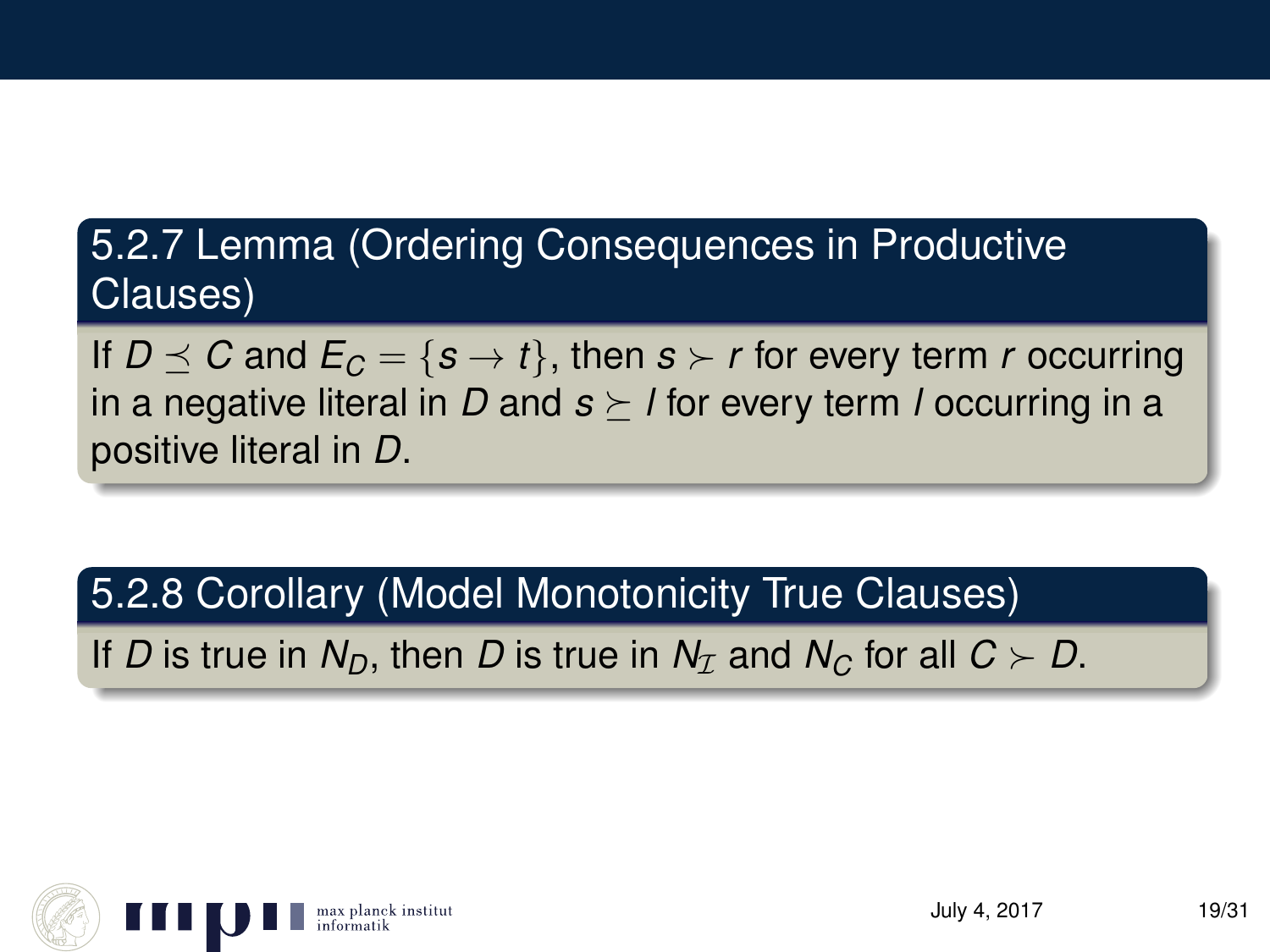## 5.2.9 Corollary (Model Monotonicity False Clauses)

If  $D = D' \vee s \approx t$  is productive, then  $D'$  is false and  $D$  is true in  $N_{\mathcal{I}}$ and  $N_C$  for all  $C \succ D$ .

# 5.2.10 Lemma (Lifting Single Clause Inferences)

Let *C* be a clause and let  $\sigma$  be a substitution such that  $C_{\sigma}$  is ground. Then every equality resolution or equality factoring inference from *C*σ is a ground instance of an inference from *C*.

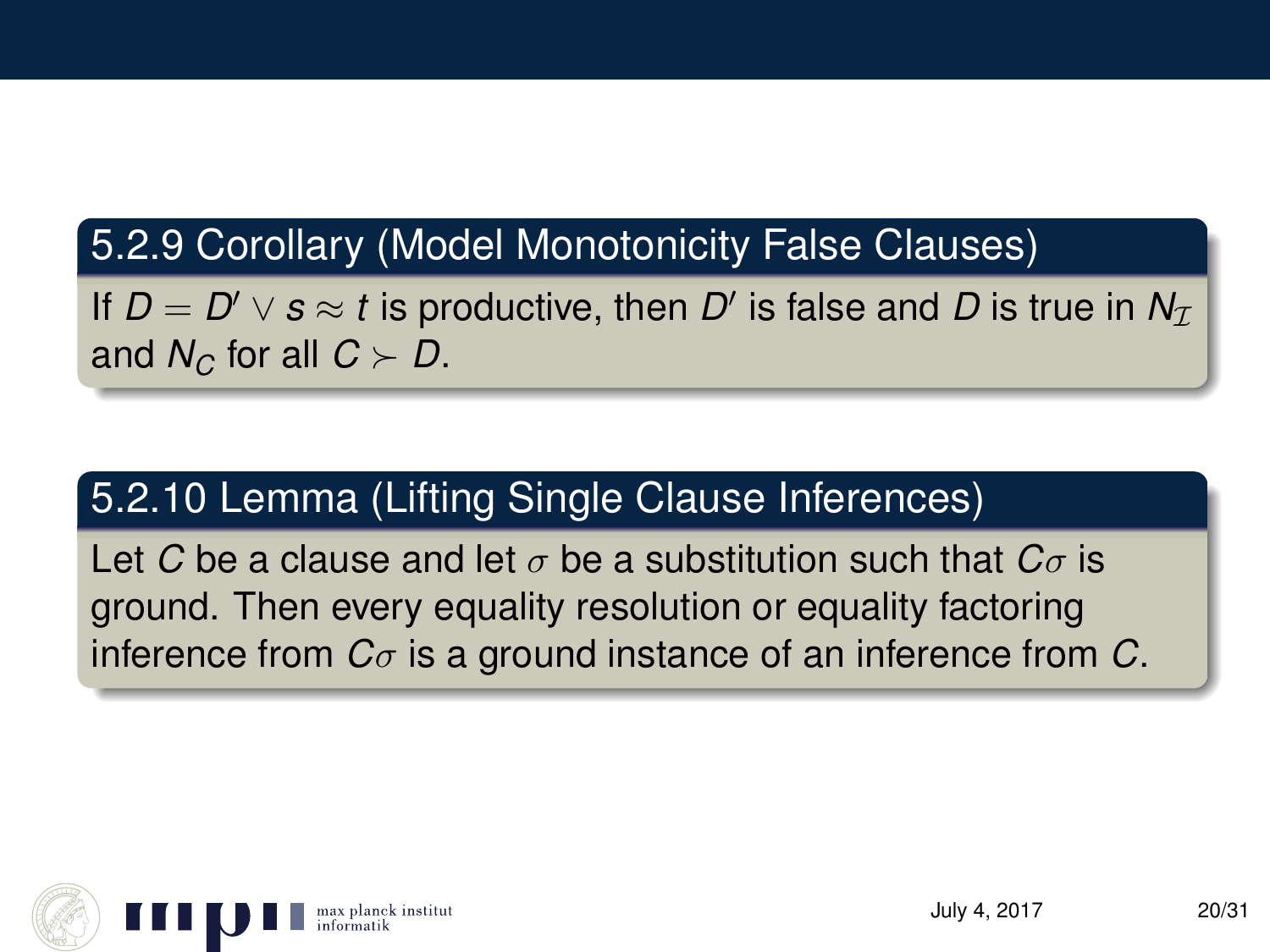#### 5.2.11 Lemma (Lifting Two Clause Inferences)

Let  $D = D' \lor u \approx v$  and  $C = C' \lor [\neg] s \approx t$  be two clauses (without common variables) and let σ be a substitution such that *D*σ and *C*σ are ground. If there is a superposition inference between *D*σ and *C*σ where *u*σ and some subterm of *s*σ are overlapped and *u*σ does not occur in *s*σ at or below a variable position of *s* then the inference is a ground instance of a superposition inference from *D* and *C*.

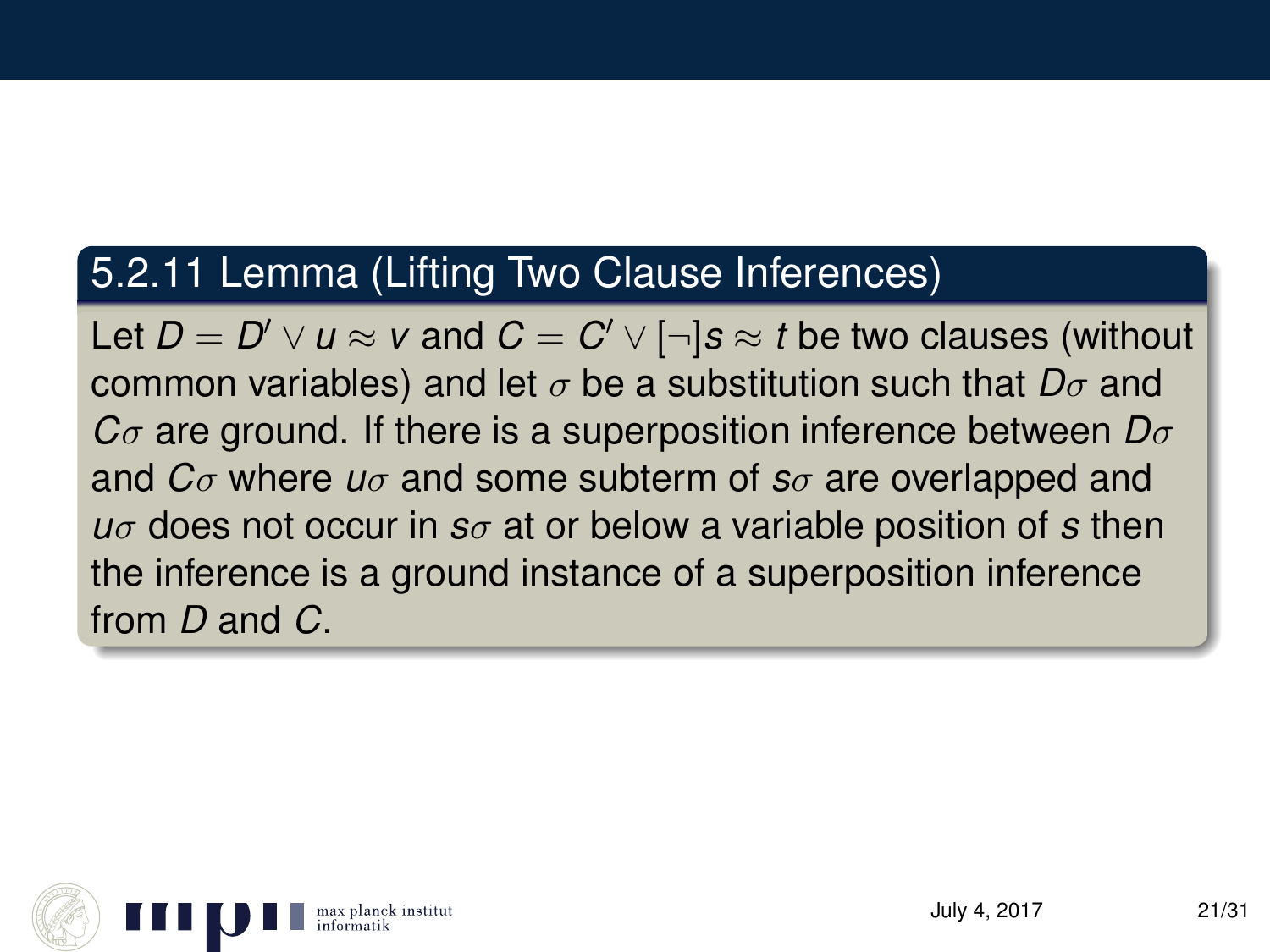## 5.2.12 Theorem (Model Construction)

Let *N* be a set of clauses that is saturated up to redundancy and does not contain the empty clause. Then for every ground clause  $C\sigma \in \text{grd}(\Sigma, N)$  it holds that:

- 1.  $E_{C_{\sigma}} = \emptyset$  if and only if  $C_{\sigma}$  is true in  $N_{C_{\sigma}}$ .
- 2. If  $C_{\sigma}$  is redundant with respect to grd( $\Sigma$ , N) then it is true in  $N_{C_{\sigma}}$ .
- 3. *C* $\sigma$  is true in  $N<sub>\mathcal{I}</sub>$  and in  $N<sub>D</sub>$  for every  $D \in \text{grd}(\Sigma, N)$  with  $D \succ C_{\sigma}$ .

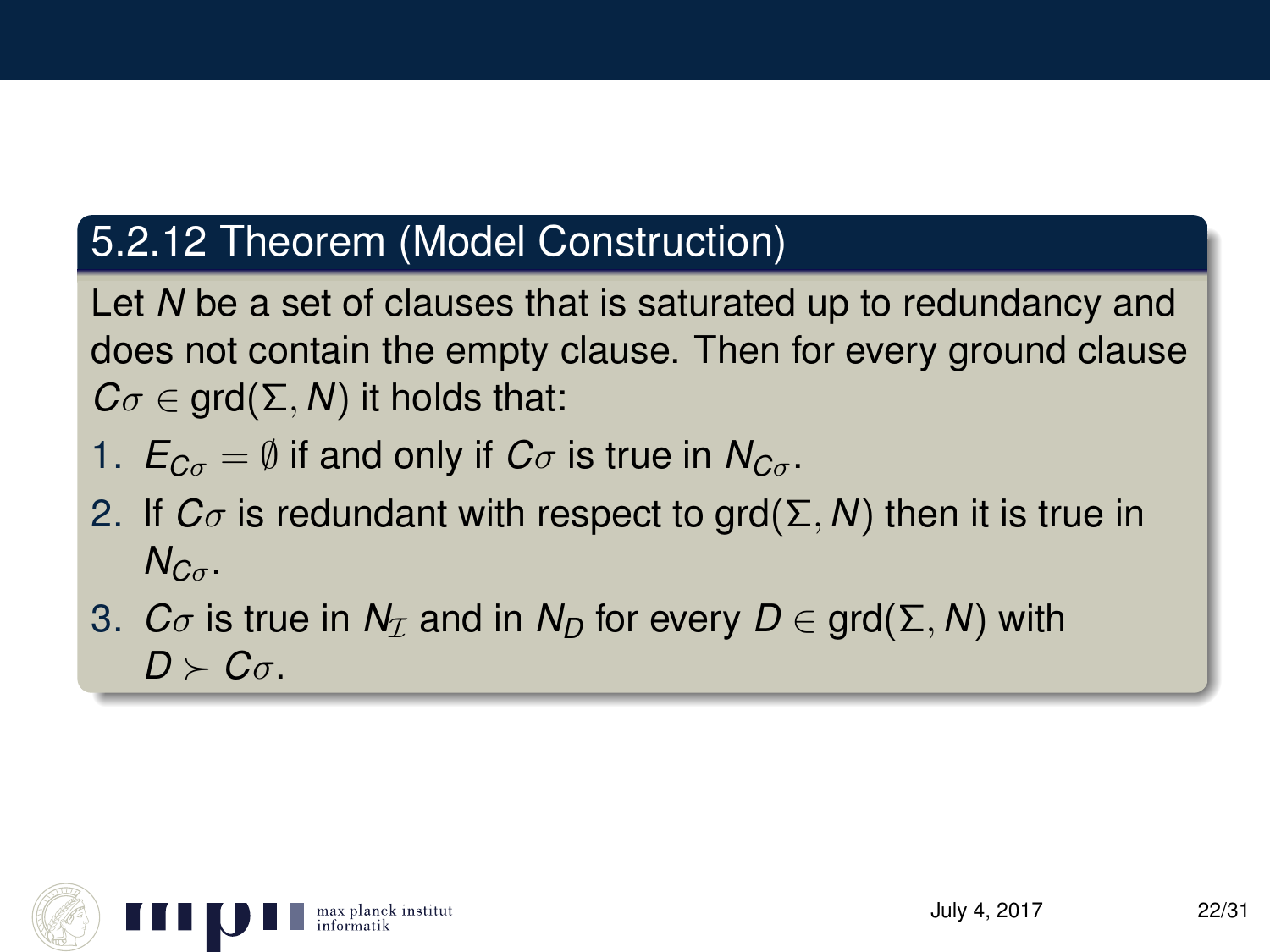#### 5.2.13 Lemma (Lifting Models)

Let N be a set of clauses with variables and let A be a term-generated Σ-algebra. Then A is a model of grd(Σ, *N*) if and only if it is a model of *N*.

#### 5.2.14 Theorem (Refutational Completeness: Static View)

Let *N* be a set of clauses that is saturated up to redundancy. Then *N* has a model if and only if *N* does not contain the empty clause.

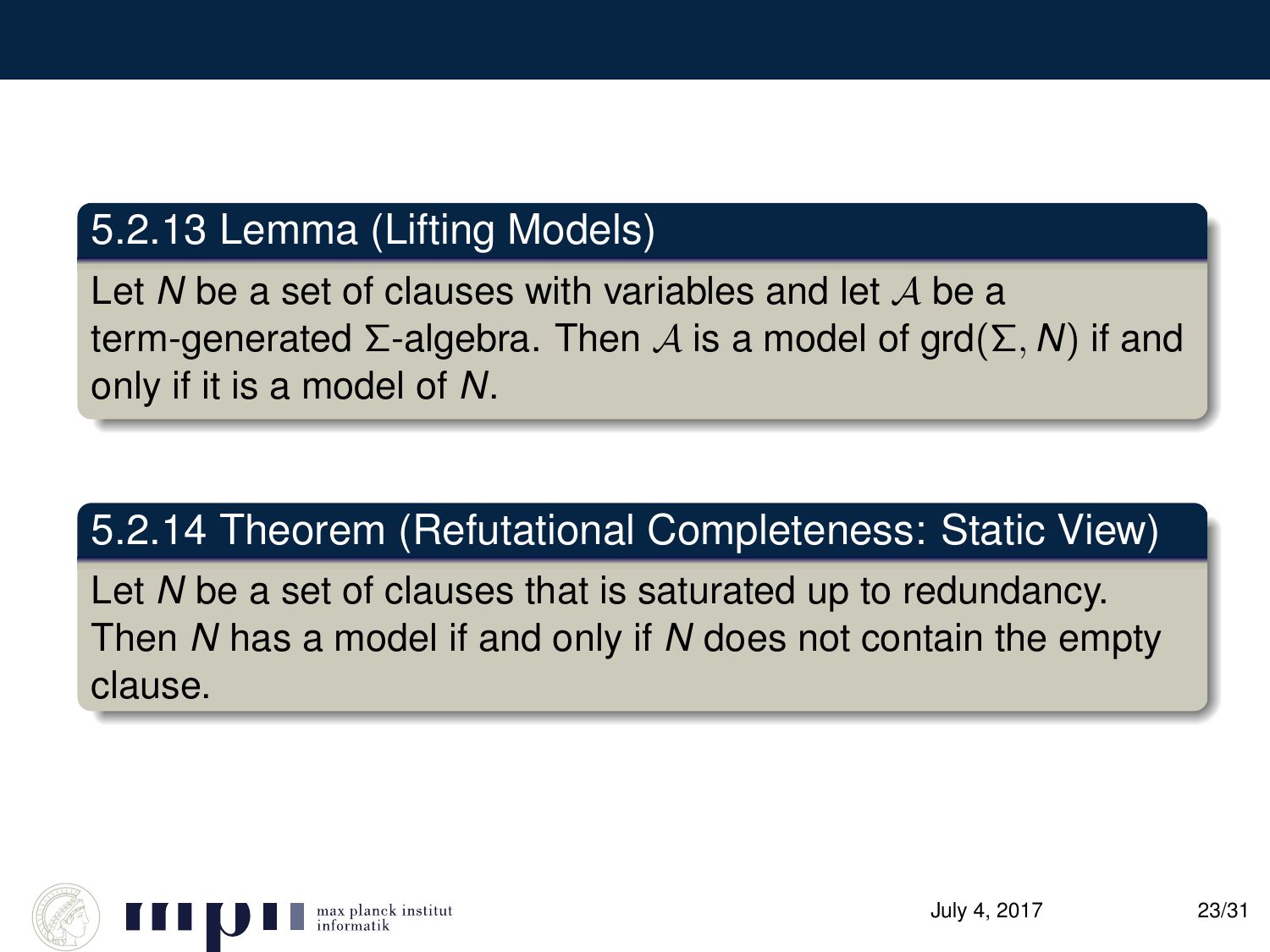## 5.2.15 Definition (Superposition Run)

A *run* of the superposition calculus is a derivation  $N_0 \Rightarrow_{\text{SR}} N_1 \Rightarrow_{\text{SR}} N_2 \Rightarrow_{\text{SR}} \dots$ , so that

1. 
$$
N_i \models N_{i+1}
$$
, and

2. all clauses in  $N_i \setminus N_{i+1}$  are redundant with respect to  $N_{i+1}$ .

For a run,  $\mathcal{N}_\infty=\bigcup_{i\geq 0}\mathcal{N}_i$  and  $\mathcal{N}_*=\bigcup_{i\geq 0}\bigcap_{j\geq i}\mathcal{N}_j.$  The set  $\mathcal{N}_*$  of all *persistent* clauses is called the *limit* of the run.

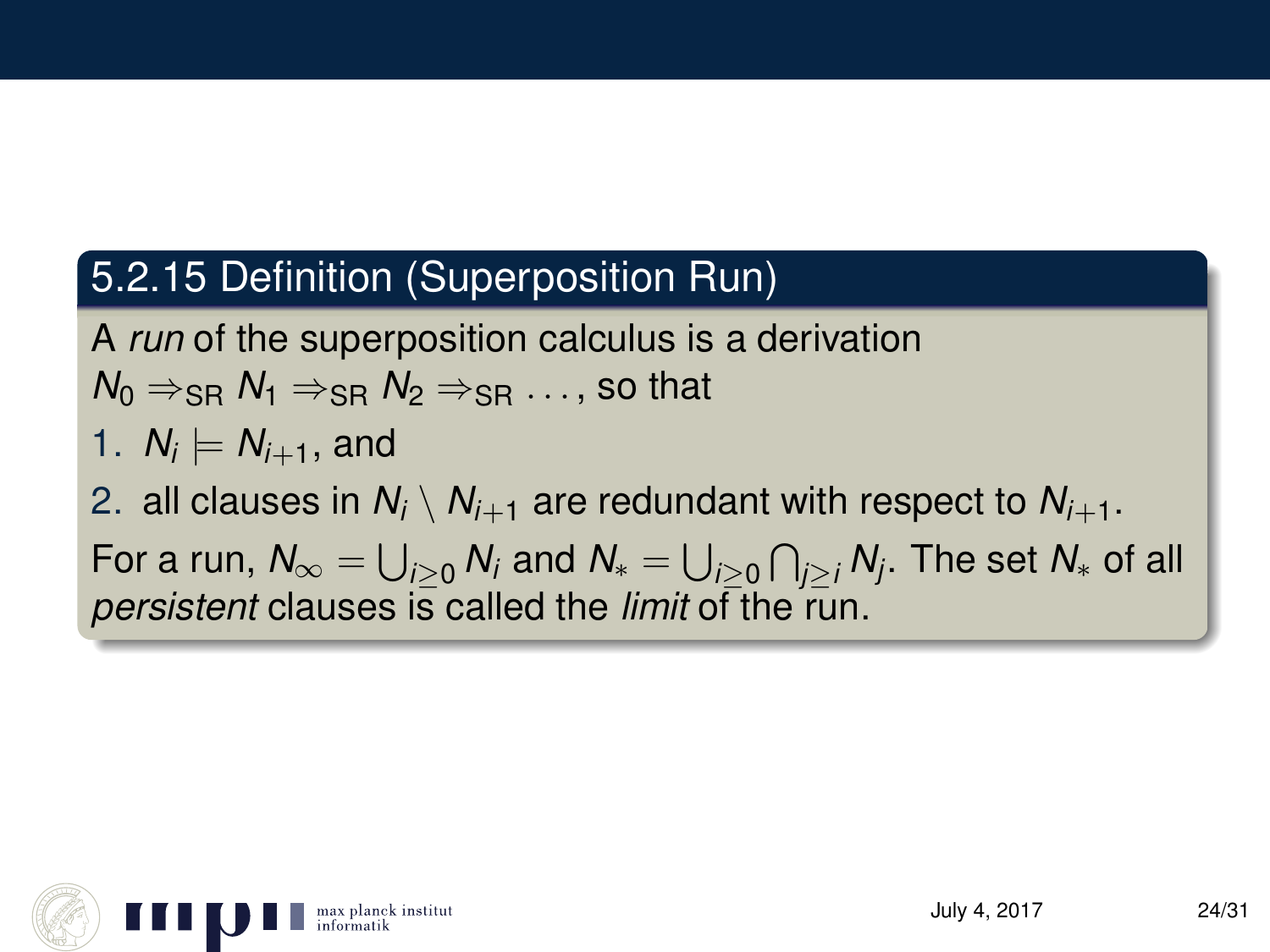#### 5.2.16 Lemma (Redundancy is Monotone)

If  $N \subseteq N'$ , then red( $N$ )  $\subseteq$  red( $N'$ ).

# 5.2.17 Lemma (Redundant Clauses Do not Contribute)

# If  $N' \subseteq \text{red}(N)$ , then red $(N) \subseteq \text{red}(N \setminus N')$ .

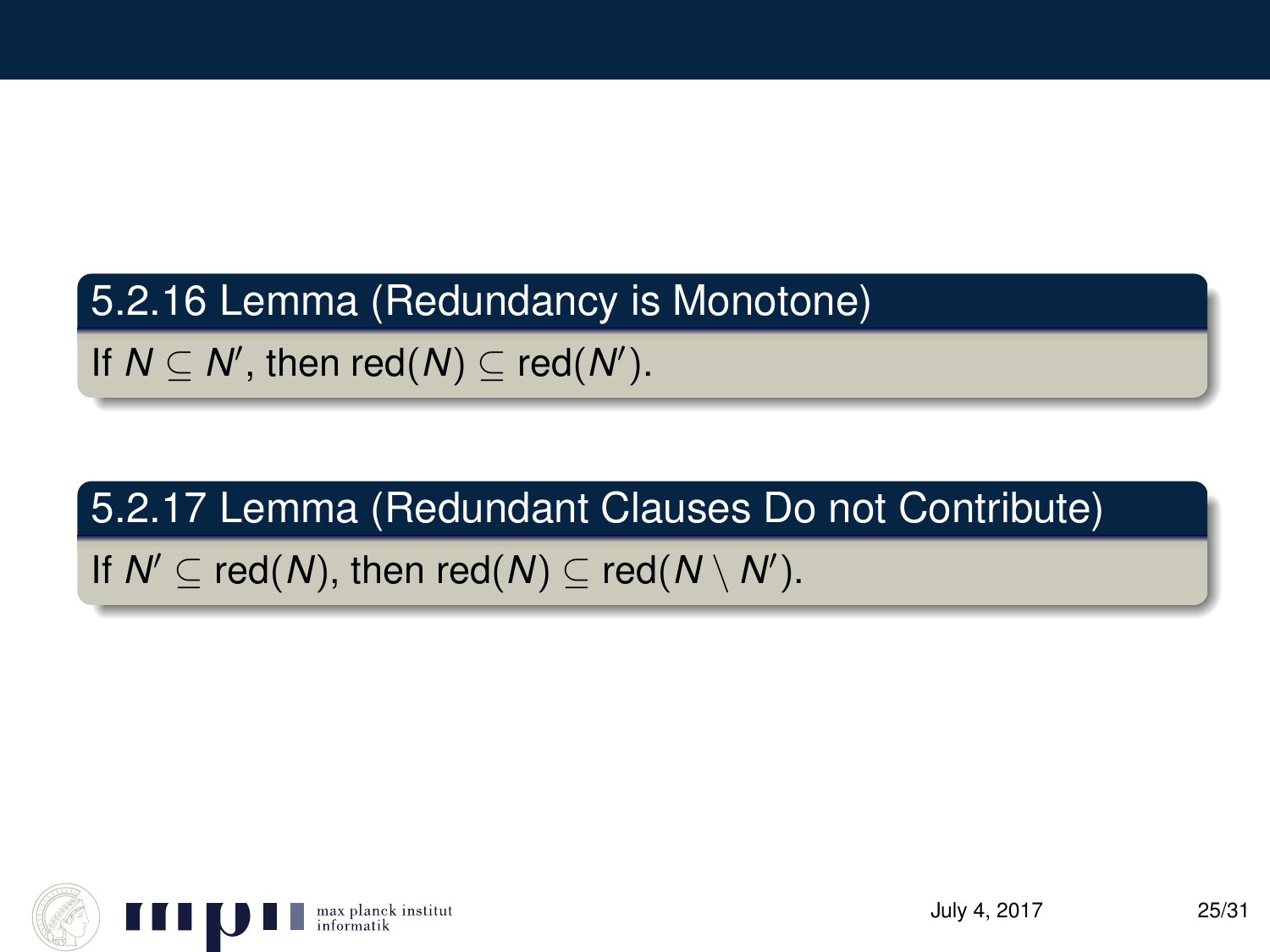## 5.2.18 Lemma (Redundancy is Monotone in Runs)

Let  $N_0 \Rightarrow N_1 \Rightarrow_{\text{SR}} N_2 \Rightarrow_{\text{SR}} \ldots$  be a run. Then red( $N_i$ ) ⊂ red( $N_{\infty}$ ) and red( $N_i$ )  $\subset$  red( $N_*$ ) for every *i*.

5.2.19 Corollary (Redundancy is Monotone Modulo Persistent Clauses)

*N<sub>i</sub>*  $\subset$  *N*<sup>∗</sup> ∪ red(*N*<sup>∗</sup>) for every *i*.

#### 5.2.20 Definition (Fair Run)

A run is called *fair*, if  $(N_* \setminus \text{red}(N_*)) \Rightarrow_{\text{SUPF}} (N_* \setminus \text{red}(N_*)) \cup \{C\}$ then  $C \in (N_i \cup \text{red}(N_i))$  for some *i*.